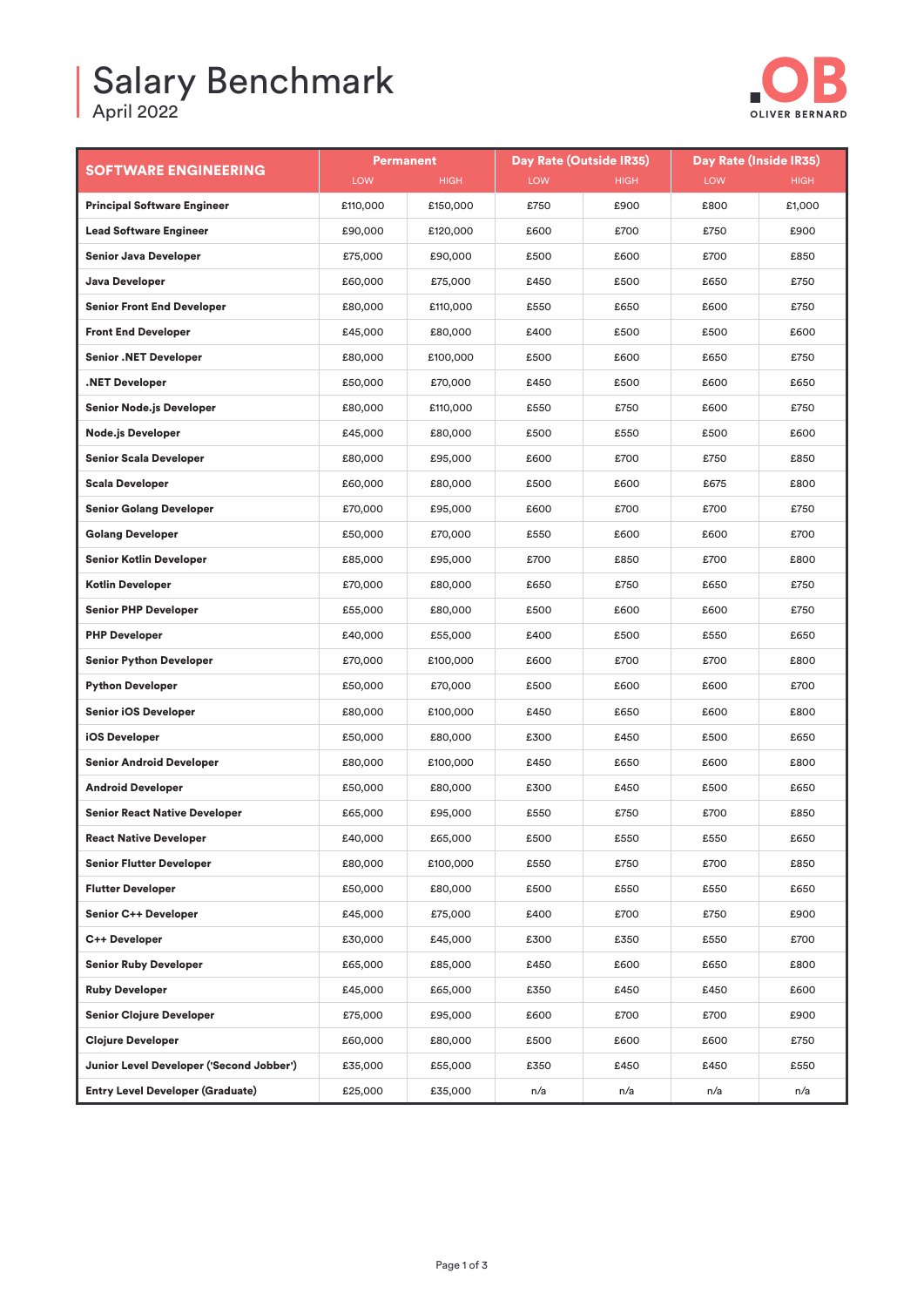| <b>DATA</b>                         | <b>Permanent</b> |             | Day Rate (Outside IR35) |             | Day Rate (Inside IR35) |             |
|-------------------------------------|------------------|-------------|-------------------------|-------------|------------------------|-------------|
|                                     | <b>LOW</b>       | <b>HIGH</b> | LOW                     | <b>HIGH</b> | LOW                    | <b>HIGH</b> |
| <b>Principal/Lead Data Engineer</b> | £100,000         | £120,000    | £700                    | £900        | £850                   | £1,200      |
| <b>Senior Data Engineer</b>         | £80,000          | £100,000    | £600                    | £700        | £750                   | £900        |
| Data Engineer                       | £60,000          | £80,000     | £500                    | £600        | £650                   | £800        |
| <b>Lead Data Scientist</b>          | £100,000         | £130,000    | £700                    | £900        | £850                   | £1,000      |
| <b>Senior Data Scientist</b>        | £80,000          | £100,000    | £600                    | £700        | £750                   | £900        |
| <b>Data Scientist</b>               | £60,000          | £80,000     | £500                    | £600        | £600                   | £750        |
| <b>Data Analyst</b>                 | £50,000          | £70,000     | £450                    | £550        | £600                   | £700        |
| <b>Lead BI Analyst</b>              | £80,000          | £100,000    | £650                    | £750        | £750                   | £900        |
| <b>Senior BI Analyst</b>            | £60,000          | £80,000     | £550                    | £650        | £650                   | £750        |

| <b>ARCHITECTURE</b>        | <b>Permanent</b> |             | Day Rate (Outside IR35) |             | Day Rate (Inside IR35) |             |
|----------------------------|------------------|-------------|-------------------------|-------------|------------------------|-------------|
|                            | <b>LOW</b>       | <b>HIGH</b> | LOW                     | <b>HIGH</b> | <b>LOW</b>             | <b>HIGH</b> |
| <b>Solutions Architect</b> | £95,000          | £130,000    | £600                    | £750        | £750                   | £1,000      |
| <b>Technical Architect</b> | £100,000         | £140,000    | £700                    | £900        | £900                   | £1,200      |

| <b>DEVOPS &amp; INFRASTRUCTURE</b>       | Permanent |             | Day Rate (Outside IR35) |             | Day Rate (Inside IR35) |             |
|------------------------------------------|-----------|-------------|-------------------------|-------------|------------------------|-------------|
|                                          | LOW       | <b>HIGH</b> | <b>LOW</b>              | <b>HIGH</b> | LOW                    | <b>HIGH</b> |
| <b>DevOps Manager</b>                    | £110,000  | £140,000    | £900                    | £1,100      | £1,000                 | £1,200+     |
| <b>DevOps Lead</b>                       | £95,000   | £110,000    | £750                    | £900        | £850                   | £1,100      |
| <b>Senior DevOps</b>                     | £80,000   | £100,000    | £650                    | £800        | £750                   | £1,000      |
| <b>DevOps</b>                            | £50,000   | £75,000     | £500                    | £650        | £600                   | £850        |
| <b>Junior DevOps</b>                     | £35,000   | £50,000     | £400                    | £500        | £500                   | £700        |
| <b>Senior SysAdmin</b>                   | £60,000   | £90,000     | £500                    | £700        | £600                   | £900        |
| <b>SysAdmin</b>                          | £40,000   | £50,000     | £350                    | £500        | £450                   | £700        |
| <b>Junior SysAdmin</b>                   | £30,000   | £40,000     | £300                    | £350        | £400                   | £550        |
| Entry Level DevOps / SysAdmin (Graduate) | £25,000   | £40,000     | £200                    | £300        | £300                   | £500        |
| <b>Application Support</b>               | £40,000   | £70,000     | £300                    | £500        | £400                   | £700        |
| <b>Security &amp; Network Engineer</b>   | £50,000   | £100,000    | £400                    | £750        | £500                   | £950        |
| <b>SRE Engineer</b>                      | £60,000   | £120,000    | £500                    | £750        | £600                   | £950        |
| <b>Database Administrator</b>            | £50,000   | £100,000    | £300                    | £600        | £400                   | £800        |

| <b>TESTING</b>                       | Permanent  |             | Day Rate (Outside IR35) |             | Day Rate (Inside IR35) |             |
|--------------------------------------|------------|-------------|-------------------------|-------------|------------------------|-------------|
|                                      | <b>LOW</b> | <b>HIGH</b> | LOW                     | <b>HIGH</b> | <b>LOW</b>             | <b>HIGH</b> |
| <b>Test Lead</b>                     | £80,000    | £95,000     | £600                    | £750        | £700                   | £950        |
| <b>Senior Test Engineer</b>          | £60,000    | £80,000     | £500                    | £600        | £600                   | £800        |
| <b>Test Engineer</b>                 | £40,000    | £60,000     | £400                    | £500        | £500                   | £700        |
| <b>Junior Test Engineer</b>          | £30,000    | £40,000     | £300                    | £400        | £400                   | £600        |
| <b>Senior SDET</b>                   | £70,000    | £90,000     | £550                    | £700        | £650                   | £900        |
| <b>SDET</b>                          | £50,000    | £70,000     | £450                    | £550        | £550                   | £750        |
| <b>Junior SDET</b>                   | £30,000    | £45,000     | £300                    | £400        | £400                   | £600        |
| Entry Level Tester / SDET (Graduate) | £25,000    | £35,000     | £250                    | £300        | £350                   | £500        |